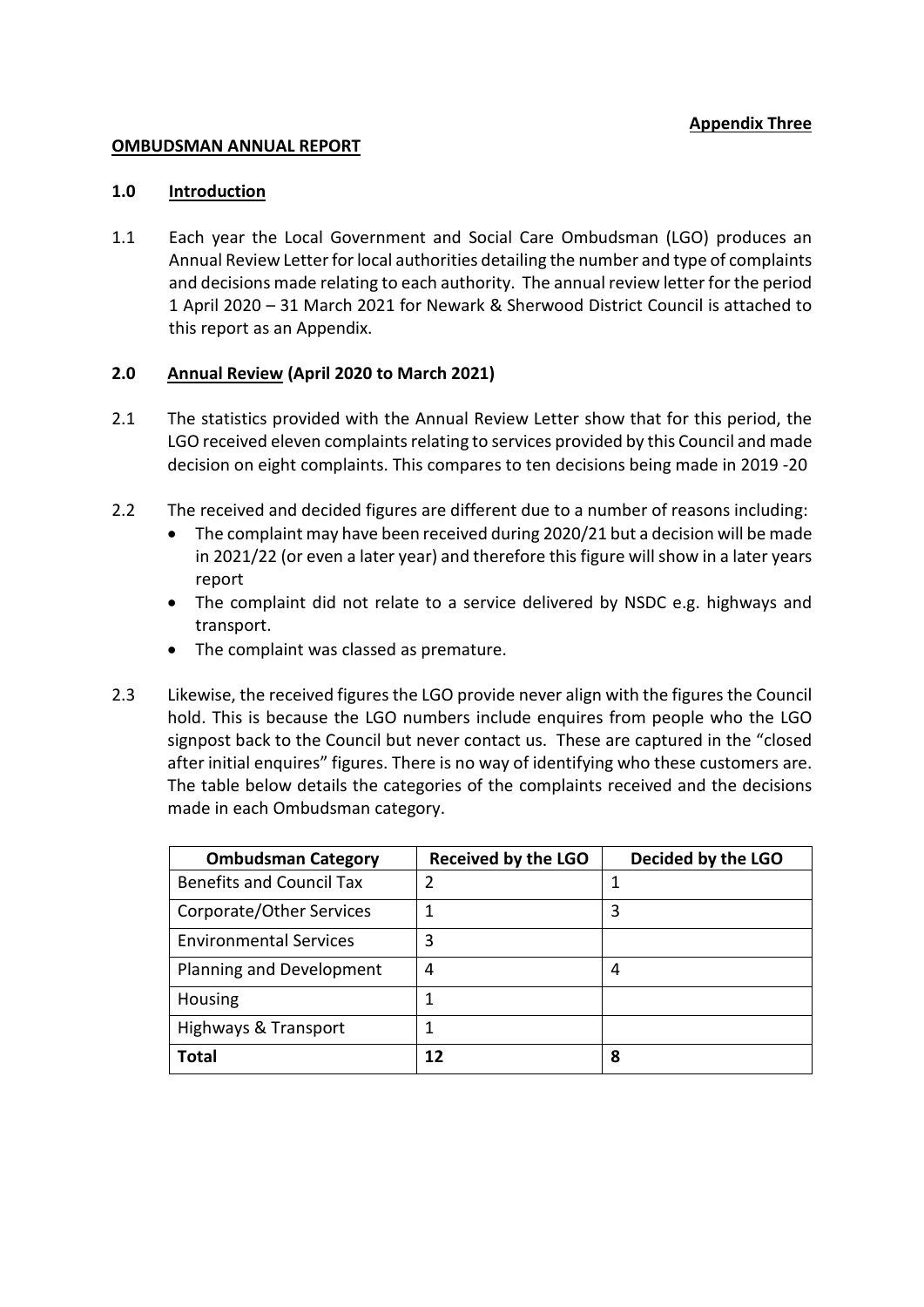2.4 The table below shows the outcome of each decision

| <b>Ombudsman Category</b>       | <b>Closed</b><br>after<br>initial<br>enquiries | <b>Upheld</b> | <b>Referred</b><br>back for<br>local<br>resolution | Total |  |
|---------------------------------|------------------------------------------------|---------------|----------------------------------------------------|-------|--|
| <b>Benefits and Council Tax</b> |                                                |               |                                                    |       |  |
| Corporate/Other Services        | $\overline{2}$                                 |               |                                                    | 3     |  |
| Planning and Development        | 3                                              |               |                                                    | 4     |  |
| Total                           | 6                                              |               |                                                    | 8     |  |

- 2.5 Further details regarding the nature of each complaint is in the table below. The details are anonymised and brief in content in order not to be able to identify the details of the complaint or the associated property.
- 2.6 The one upheld complaint related to a decision made regarding a parish council code of conduct complaint. Having initially assessed the complaint, the LGO was of the view that a settlement of the complaint could be achieved at the assessment stage, by the Council reconsidering the complaint by reviewing additional evidence. The Council reconsidered the complaint and reached the conclusion that its initial decision remained the same which was that a breach of conduct had not taken place. As we agreed to review the complaint, the LGO considered that this represented a suitable resolution to the complaint and therefore would not investigate. This complaint was classed as upheld with no further action required. The complainant raised a further complaint with the LGO who decided not to investigate this and it was closed after initial enquires.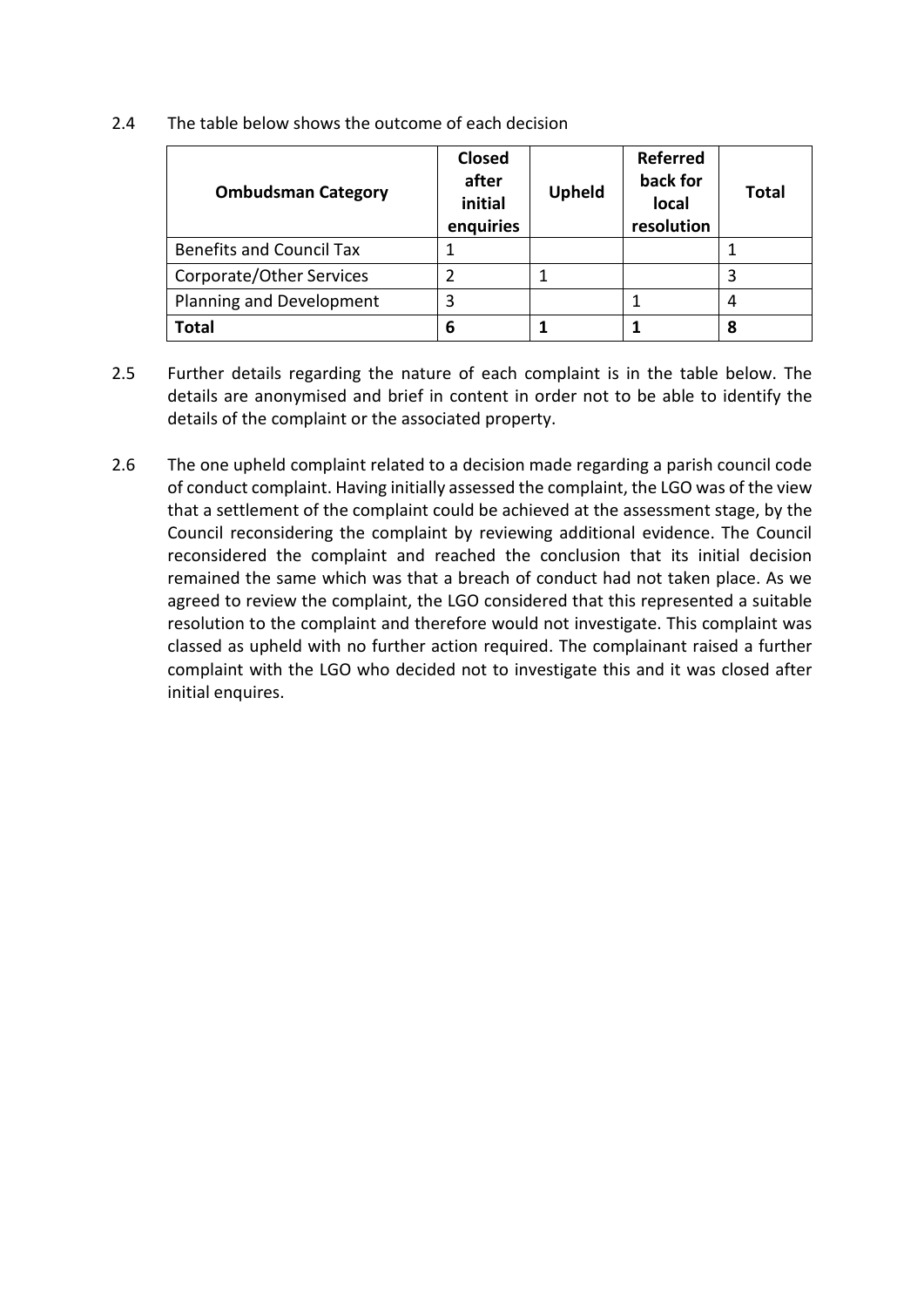## **2.7 Table of Complaints**

| Ombudsman<br><b>Decision</b> | Ombudsman<br>Reference<br><b>Number</b> | <b>Ombudsman</b><br>Category           | <b>Summary of initial complaint</b>                                                                                                          | Ombudsman<br><b>Decision</b>      | <b>Decision Reason</b>                                                                                                                                                                                           | Ombudsman<br>Remedy                              |
|------------------------------|-----------------------------------------|----------------------------------------|----------------------------------------------------------------------------------------------------------------------------------------------|-----------------------------------|------------------------------------------------------------------------------------------------------------------------------------------------------------------------------------------------------------------|--------------------------------------------------|
| $\mathbf{1}$                 | 20000707                                | Planning and<br>Development            | Incorrectly interpreted the<br>conclusion of the planning<br>inspectorate                                                                    | Closed after initial<br>enquiries | Not warranted by alleged<br>maladminstration /service failure<br>The Council followed the right<br>process and considered the<br>relevant matters                                                                |                                                  |
| $\overline{2}$               | 20000937                                | Corporate and<br><b>Other Services</b> | Handling of complaint regarding<br>conduct of parish councillor left<br>complainant feeling vulnerable                                       | Upheld                            | Injustice remedied during LGO<br>consideration                                                                                                                                                                   | New appeal/review<br>or reconsidered<br>decision |
| $\overline{3}$               | 20004506                                | Corporate and<br><b>Other Services</b> | The Council failed to deal<br>appropriately with a complaint<br>about the conduct of a parish<br>councillor - links to complaint<br>20000937 | Closed after initial<br>enquiries | Not warranted by alleged<br>maladminstration /service failure<br>No evidence of fault in how the<br>Monitoring Officer reached their<br>decision                                                                 |                                                  |
| 4                            | 20004988                                | Planning and<br>Development            | Assessment of planning<br>application for a development<br>near the complainants home                                                        | Closed after initial<br>enquiries | Not warranted by alleged<br>maladminstration /service failure<br>The Council properly considered<br>the application before granting<br>permission, the Ombudsman was<br>unlikely to find fault by the<br>Council |                                                  |
| 5                            | 20005831                                | <b>Benefits and Tax</b>                | The council tax refund received<br>was much less than been<br>expected                                                                       | Closed after initial<br>enquiries | Not warranted by alleged<br>maladminstration /service failure<br>Insufficient evidence of fault by<br>the Council to justify pursuing the<br>complaint further                                                   |                                                  |